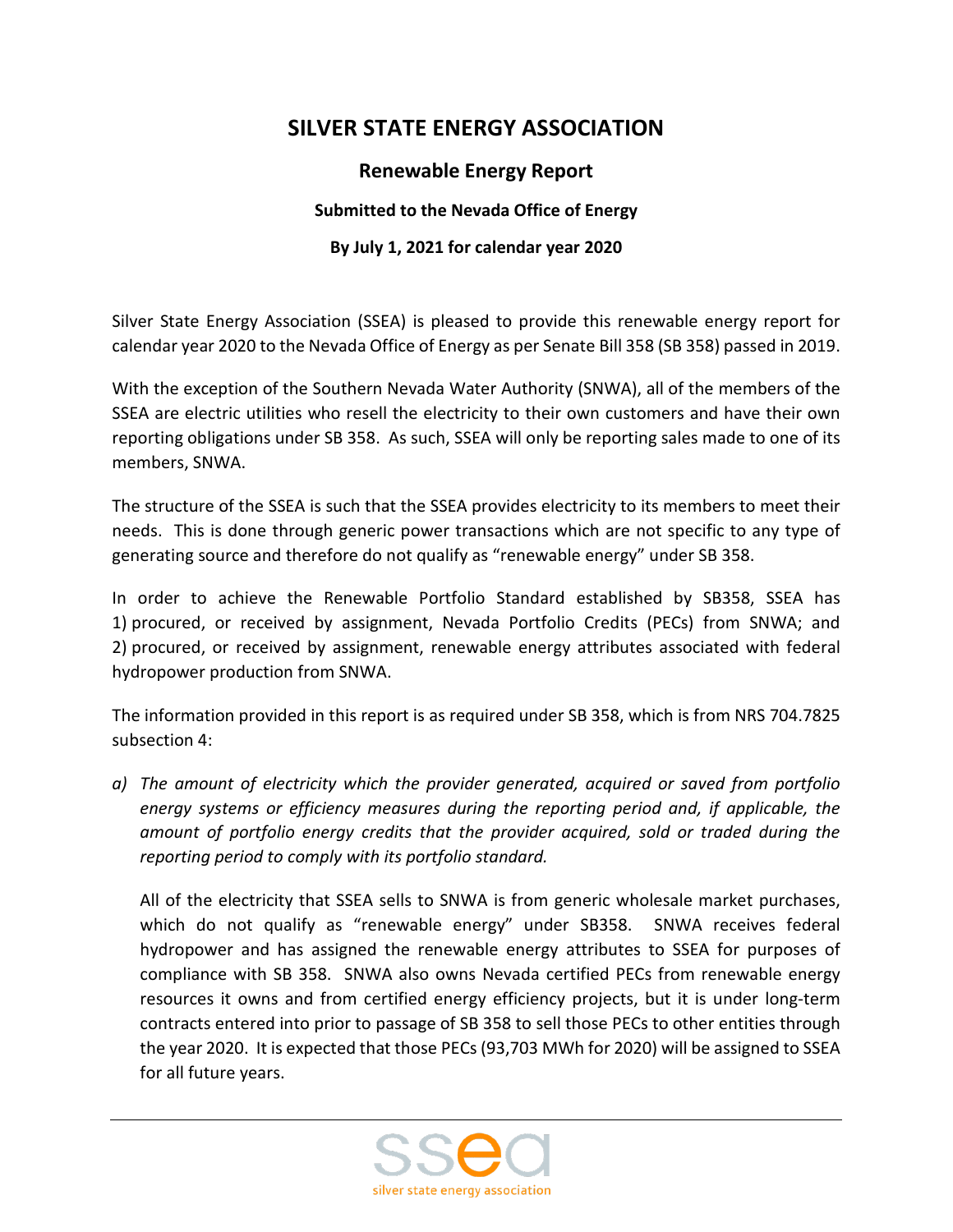As a provider, SSEA acquired 121,588 MWh of renewable energy attributes from SNWA from federal hydropower. See table at the end of this report.

*b) The capacity of each renewable energy system owned, operated, or controlled by the provider, the total amount of electricity generated by each such system during the reporting period and the percentage of that total amount which was generated directly from renewable energy;*

SSEA does not sell any electricity to SNWA from generating resources that it owns, operates, or controls. All of its sales are from generic wholesale market purchases. The table at the end of this report shows the information requested by this item for SNWA's renewable energy resources, which is the source of SSEA's renewable energy attributes for compliance with SB 358. One hundred percent of the energy generated by these resources was from renewable energy.

*c) Whether, during the reporting period, the provider began construction on, acquired or placed into operation any renewable energy system and, if so, the date of any such event;*

SSEA did not begin construction, acquire, or begin operation of any renewable energy system during 2020.

*d) Whether, during the reporting period, the provider participated in the acquisition or installation of any energy efficiency measures and, if so, the date of any such event; and*

SSEA did not participate in any energy efficiency measures during 2020.

*e) Any other information that the Nevada Office of Energy may deem relevant.*

SSEA has no additional information that seems relevant.